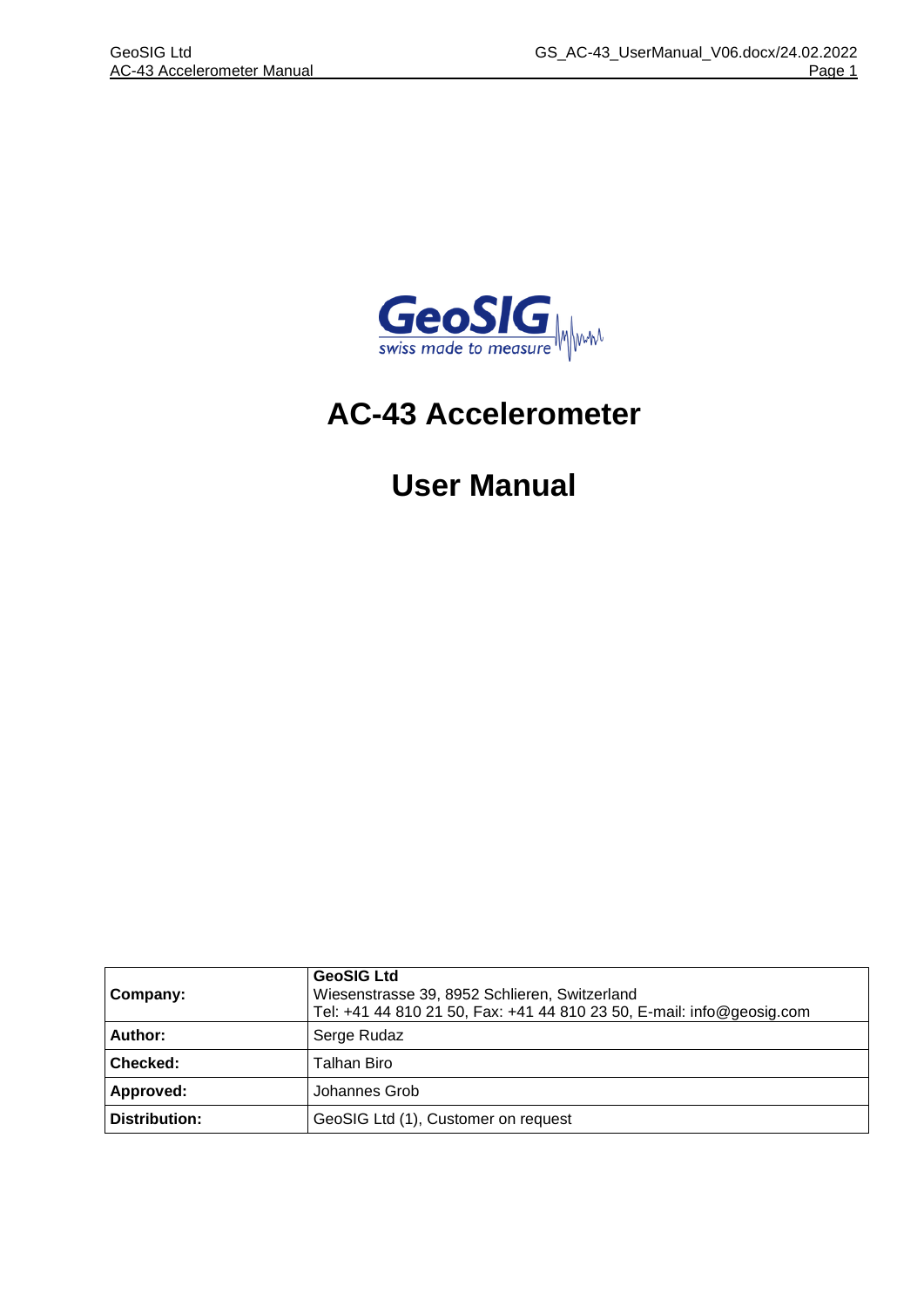# **DOCUMENT REVISION**

| Date       | <b>Version</b> | Auth       | <b>Checked</b> | <b>Description</b>            |  |
|------------|----------------|------------|----------------|-------------------------------|--|
|            |                | or         |                |                               |  |
| 12.2.2007  |                | SR         | ТB             | Adapted to new sensor housing |  |
|            |                |            |                | File name and title change    |  |
| 25.02.2008 | $\overline{2}$ | SR         | тв             | Updated with DH version.      |  |
| 23.09.2013 | $\overline{3}$ | JLT        | <b>MAE</b>     | Axis orientation              |  |
| 06.06.2014 | l 4            | VAG        |                | New logo                      |  |
| 07.05.2019 | 15             | VAG        | <b>ALB</b>     | Mounting section updated      |  |
| 24.02.2022 | <b>6</b>       | <b>KEC</b> | ALB            | Housing drawing updated       |  |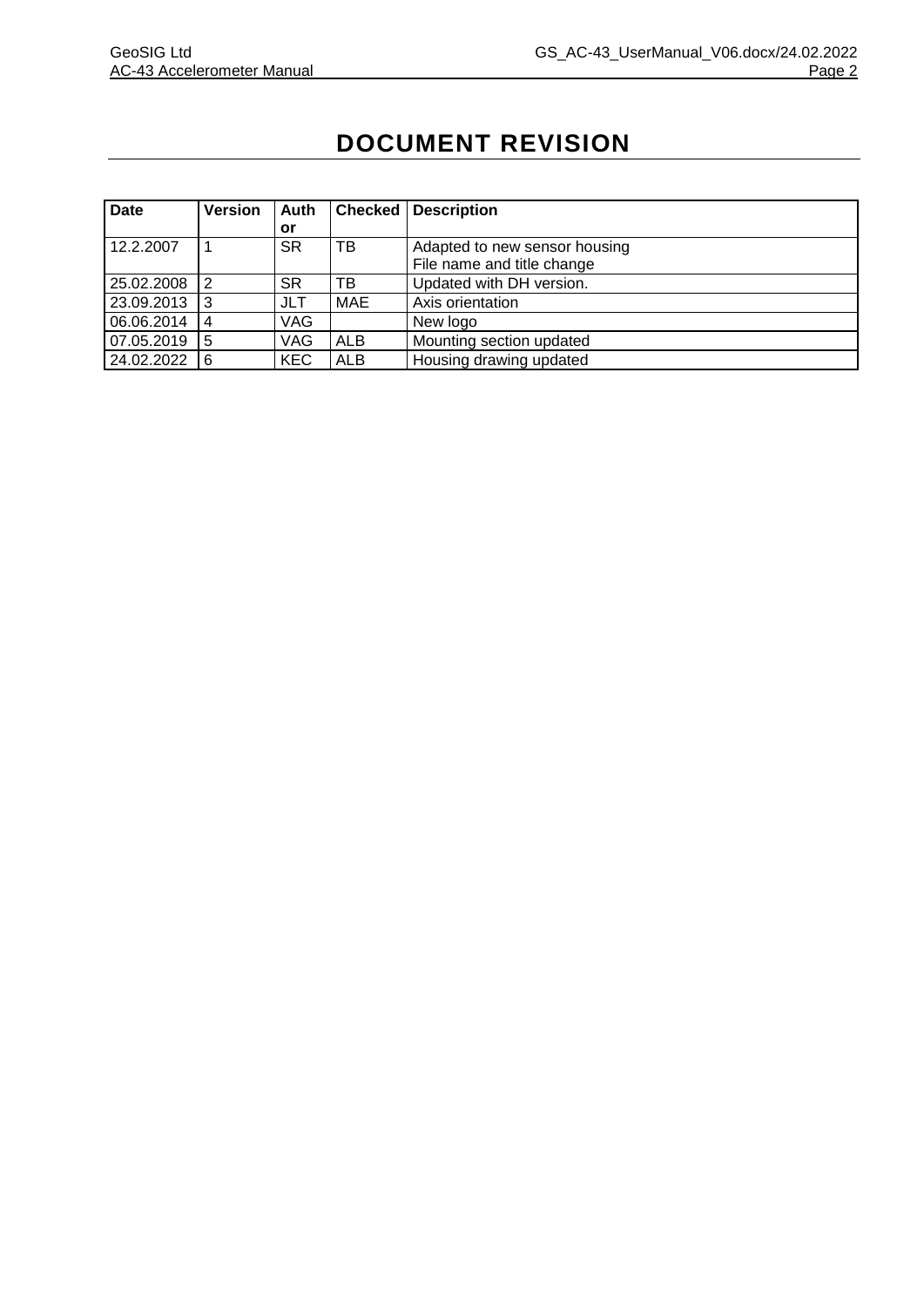# **TABLE OF CONTENT**

| $\blacktriangleleft$ | 1.1             |  |
|----------------------|-----------------|--|
|                      | 12 <sub>2</sub> |  |
| $\mathbf{2}$         |                 |  |
| 3                    |                 |  |
|                      | 31              |  |
|                      | 3.2             |  |
|                      |                 |  |
| $\blacktriangle$     |                 |  |
| 5                    |                 |  |
|                      | 51              |  |
|                      | 52              |  |
|                      | 53              |  |
|                      | 5.4             |  |
|                      | $5.5 -$         |  |
| 6                    |                 |  |

The sensor housing provides no protection against explosive atmosphere. It must not be directly operated in area where explosive gases are present.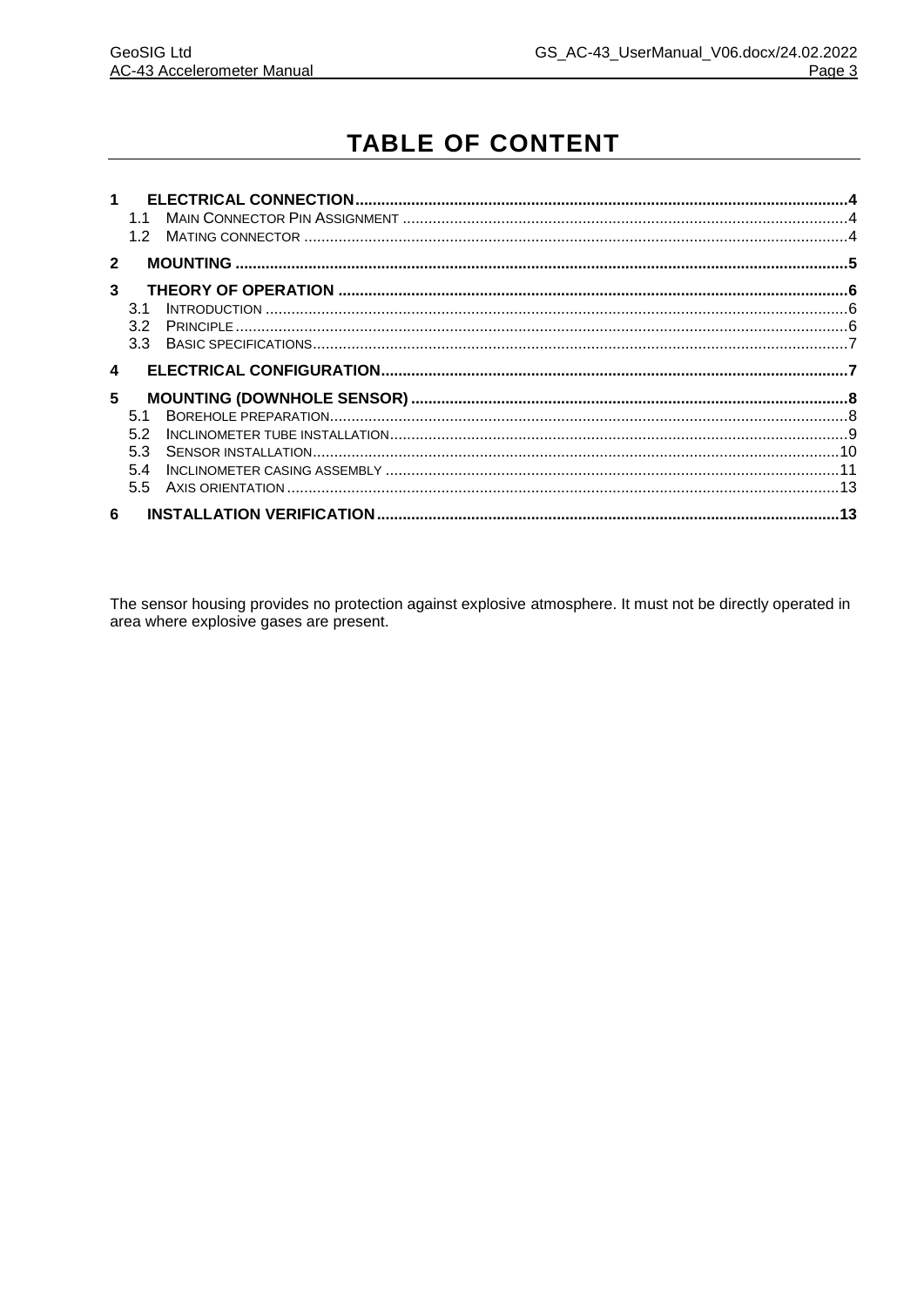#### **1 Electrical Connection**

#### **1.1 Main Connector Pin Assignment**

All the AC-4X accelerometers use the same 12 pins male metallic style connector as other GeoSIG sensors. The connector pins standard assignments are as follows:

| Pin            | <b>SIGNAL</b>       | <b>Comment</b>                                                                                                                                                                                                                               | Colour       |  |
|----------------|---------------------|----------------------------------------------------------------------------------------------------------------------------------------------------------------------------------------------------------------------------------------------|--------------|--|
| $\mathbf{1}$   | OUTPUT X (+)        | $0 \vee \pm 5 \vee$ voltage output, 47 $\Omega$ output impedance                                                                                                                                                                             | White        |  |
| $\overline{2}$ | <b>OUTPUT X (-)</b> | $0 \vee \pm 5 \vee$ voltage output inverted, 47 $\Omega$ output impedance                                                                                                                                                                    | <b>Brown</b> |  |
| 3              | OUTPUT Y (+)        | $0 \vee \pm 5 \vee$ voltage output, 47 $\Omega$ output impedance                                                                                                                                                                             | Green        |  |
| 4              | OUTPUT Y (-)        | $0 \vee \pm 5 \vee$ voltage output inverted, 47 $\Omega$ output impedance                                                                                                                                                                    | Yellow       |  |
| 5              | OUTPUT Z (+)        | $0 \vee \pm 5 \vee$ voltage output, 47 $\Omega$ output impedance                                                                                                                                                                             | Grey         |  |
| 6              | OUTPUT Z (-)        | $0 \vee \pm 5 \vee$ voltage output inverted, 47 $\Omega$ output impedance                                                                                                                                                                    | Pink         |  |
| $\overline{7}$ | <b>TEST INPUT</b>   | Test input, output will result in a sensor step response                                                                                                                                                                                     | <b>Blue</b>  |  |
| 8              | <b>GROUND</b>       | Ground, not connected to mechanical ground                                                                                                                                                                                                   | Red          |  |
| 9              | +12 VDC power       | Power input, $+10$ to $+15$ VDC range, 40 mA $@ +12$ VDC                                                                                                                                                                                     | <b>Black</b> |  |
| 10             | <b>GROUND</b>       | Ground, not connected to mechanical ground                                                                                                                                                                                                   | Violet       |  |
| 11             | <b>AUX</b>          | Auxiliary input (reserved)                                                                                                                                                                                                                   |              |  |
| 12             | <b>GROUND</b>       | Ground, not connected to mechanical ground<br>$T - 11 - 4$ A $\bigcirc$ $\bigcirc$ $\bigcirc$ $\bigcirc$ $\bigcirc$ $\bigcirc$ $\bigcirc$ $\bigcirc$ $\bigcirc$ $\bigcirc$ $\bigcirc$ $\bigcirc$ $\bigcirc$ $\bigcirc$ $\bigcirc$ $\bigcirc$ |              |  |

Table 1 AC-2X Connector Pin Assignment

In case no connector is mounted at the cable end (like usually for down-hole version), the colour code is given in the above table.

#### **1.2 Mating connector**

| GeoSIG           | P/N #J CIR.012.002.F    |  |  |
|------------------|-------------------------|--|--|
| <b>CONINVERS</b> | P/N RC 12 S 1 N 12L 300 |  |  |
| Binder Serie 623 | P/N 99 4622 00 12       |  |  |



#### **Figure 1, Mating connector**

Cable gland nut has to be determined as per cable external diameter and must be separately ordered. It has also to provide the cable shield connection to connector case.

#### **1.3 Binder connector**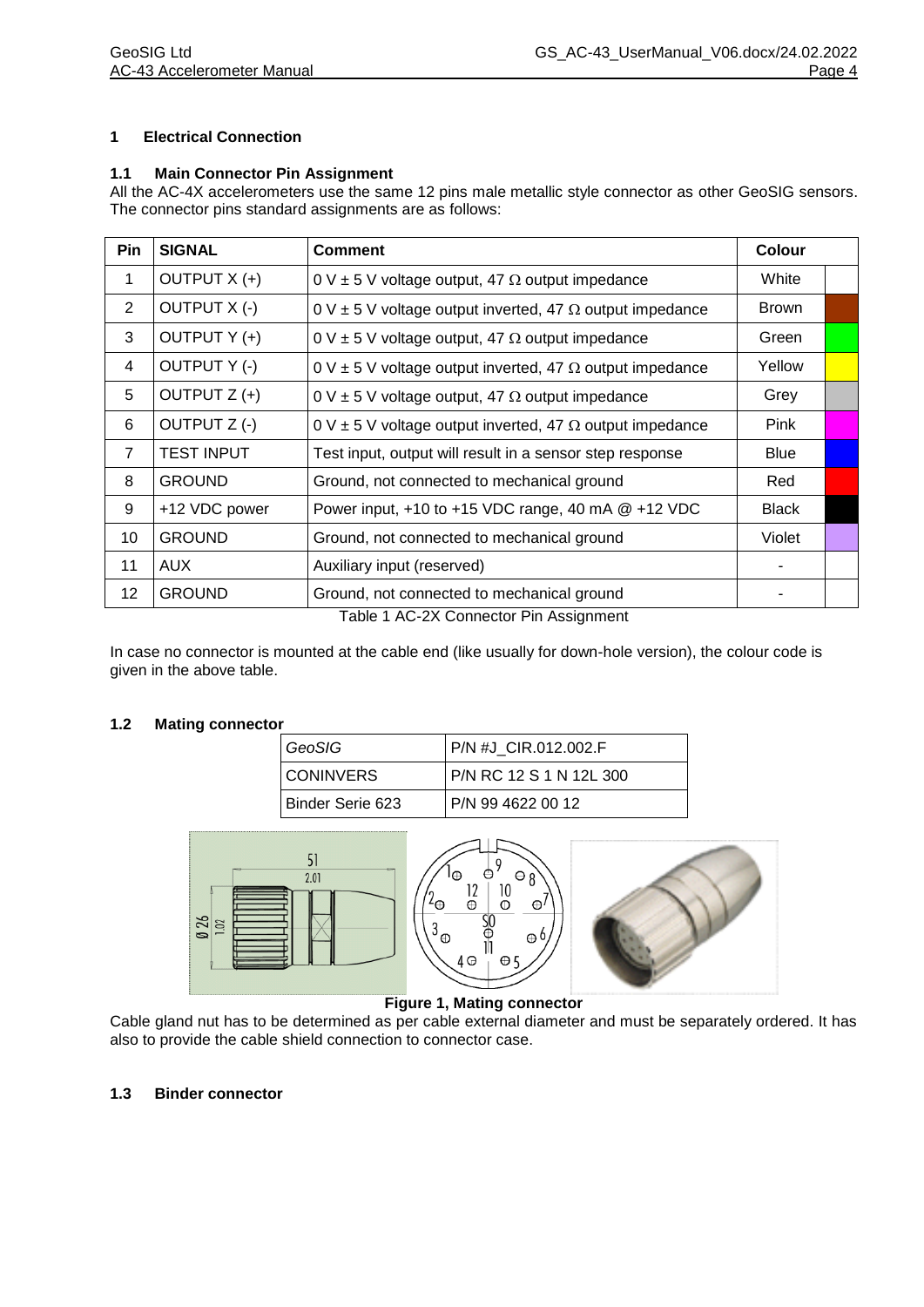### **2 Mounting**



**Figure 2, AC-4X housing**

Small size and single bolt attachment allow the AC-4X to be easily installed saving installation time. Levelling is accomplished via three-point levelling screws.



*Do not overtighten the three-point levelling mechanism. This may damage the sensor.*







**Figure 3, Sensor housing dimensions**

The accelerometers must be firmly mounted to a surface and levelled, as the application requires. Check to be sure that the accelerometer is aligned to produce the desired output signals. Acceleration in the direction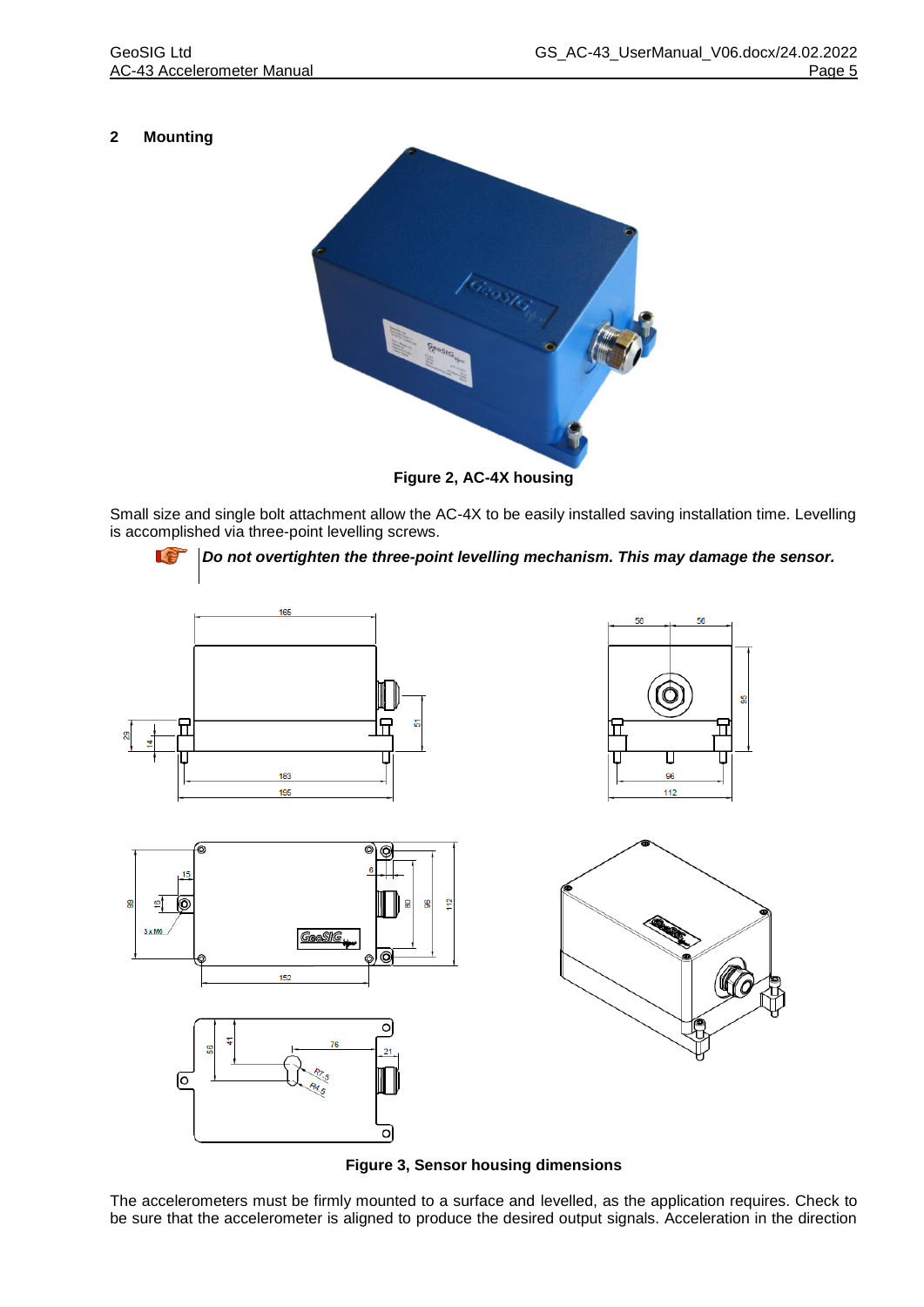indicated on the case will produce a positive output signal. The orientation definitions as shipped are: **X = East**, **Y = North** and **Z = Vertical (Up)**.

The accelerometer has single-bolt, 3-feet-levelling mechanism.

The surface should have a scribed north/south orientation line accurately surveyed from reliable markers. The X-axis of the sensor has to be pointed to East or to any other main direction of the structure to monitor. One M8 expanding nut rock anchor must be used for the sensor fixation.

#### **3 Theory of operation**

#### **3.1 Introduction**

The **AC-43** sensor package is a triaxial accelerometer designed for free field and industrial applications regarding STRONG-MOTION earthquake survey, monitoring and research. This sensor is well suited for applications where a high sensitivity is required.

The AC-43 sensor can be optionally installed into a rugged protective housing. This optional protective housing is in stainless steel for optimal environmental resistance. As option, the protective housing could be executed with an IP68 grade for Free field location where the possibility exists of housing submersion.

The sensor could be installed on floor or wall with a modification of the axis organization. With the help of the **TEST LINE,** the complete sensor can be very easily completely tested. Full scale can be field selected by the user with jumpers.

#### **3.2 Principle**

The AC-43 accelerometer is based on the modern MEMS (Micro Electro-Mechanical Systems) technology, consisting of sensing cells assembled in a way that optimizes their performances. This combined with the state of the art proprietary circuit design yields this cost effective and reliable accelerometer.

MEMS cells include linear accelerometer sensing elements which measure the capacitance variation in response to any movement or inclination and a factory trimmed interface chip that converts the capacitance variations into analog or digital signal proportional to the motion.

The DC response allows the sensor to be easily repaired, tilt tested or recalibrated in the field. With the help of the TEST LINE the AC-43 accelerometer can be completely tested assuring proper operation.



**Figure 4 AC-43 Sensor block diagram**

The test signal will move the seismic mass. The movement of the mass generates a voltage across the position detector, which is detected by the differential charge amplifier and induces an output signal.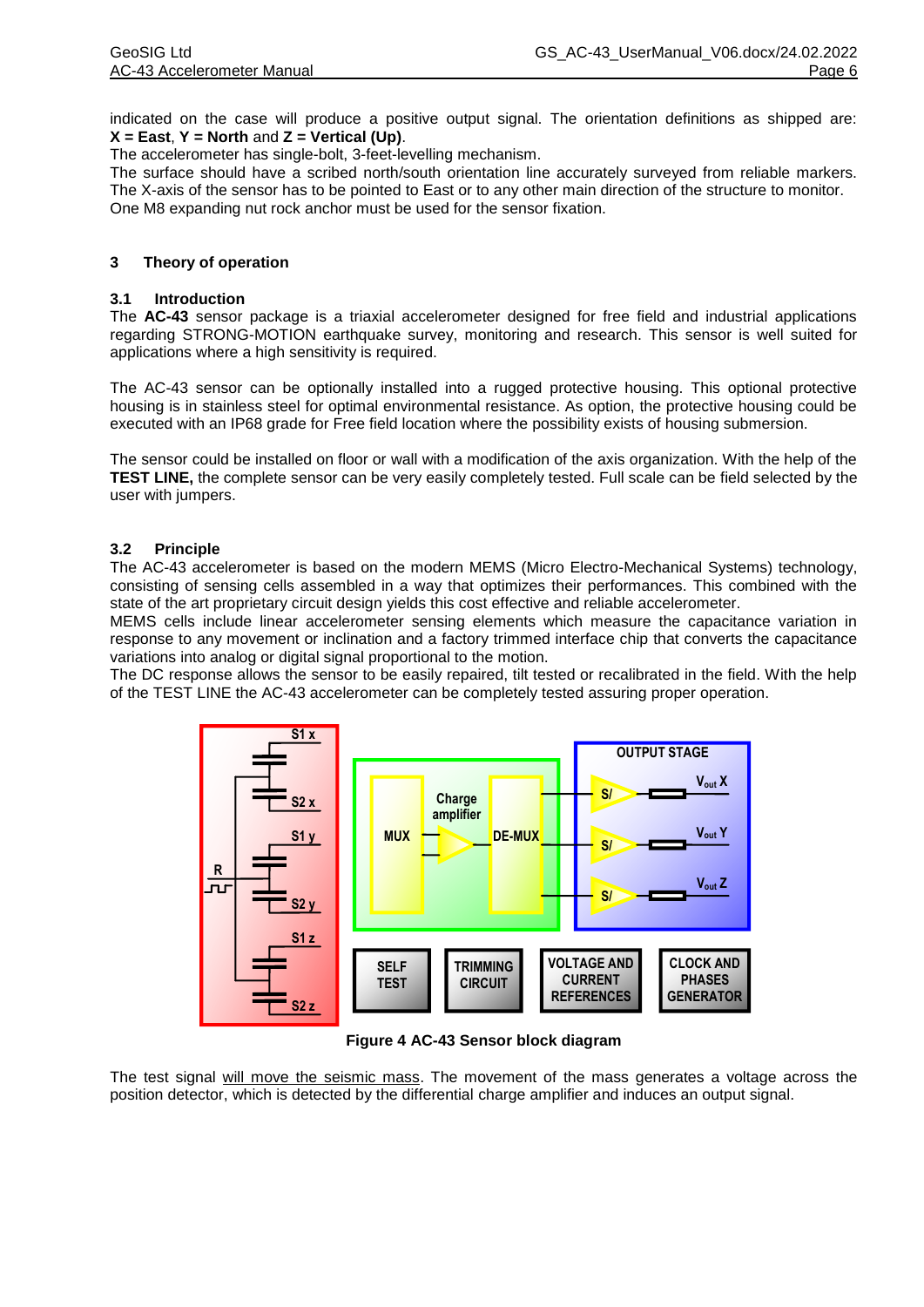#### **3.3 Basic specifications**

| Detailed specifications | $AC-43$                                                                        |  |
|-------------------------|--------------------------------------------------------------------------------|--|
| Input range             | Acceleration, $\pm 0.625$ , $\pm 1$ , $\pm 2$ , $\pm 3$ , $\pm 4$ or $\pm 5$ g |  |
| Output range            | $0 \pm 10$ Volt differential output                                            |  |
| Frequency range         | From DC to 100 Hz                                                              |  |
| <b>Protections</b>      | All connectors pins protected by Transzorb<br>diodes and VDR                   |  |
| Power supply            | $9 - 15$ VDC                                                                   |  |
| Current drain           | Typical 30 mA @ 12 VDC                                                         |  |

#### **4 Electrical configuration**

The full scale can be only adjusted by the mean of the gain potentiometer for each axis.

The offset can be at any time readjusted for each channel with a potentiometer without gain re-calibration.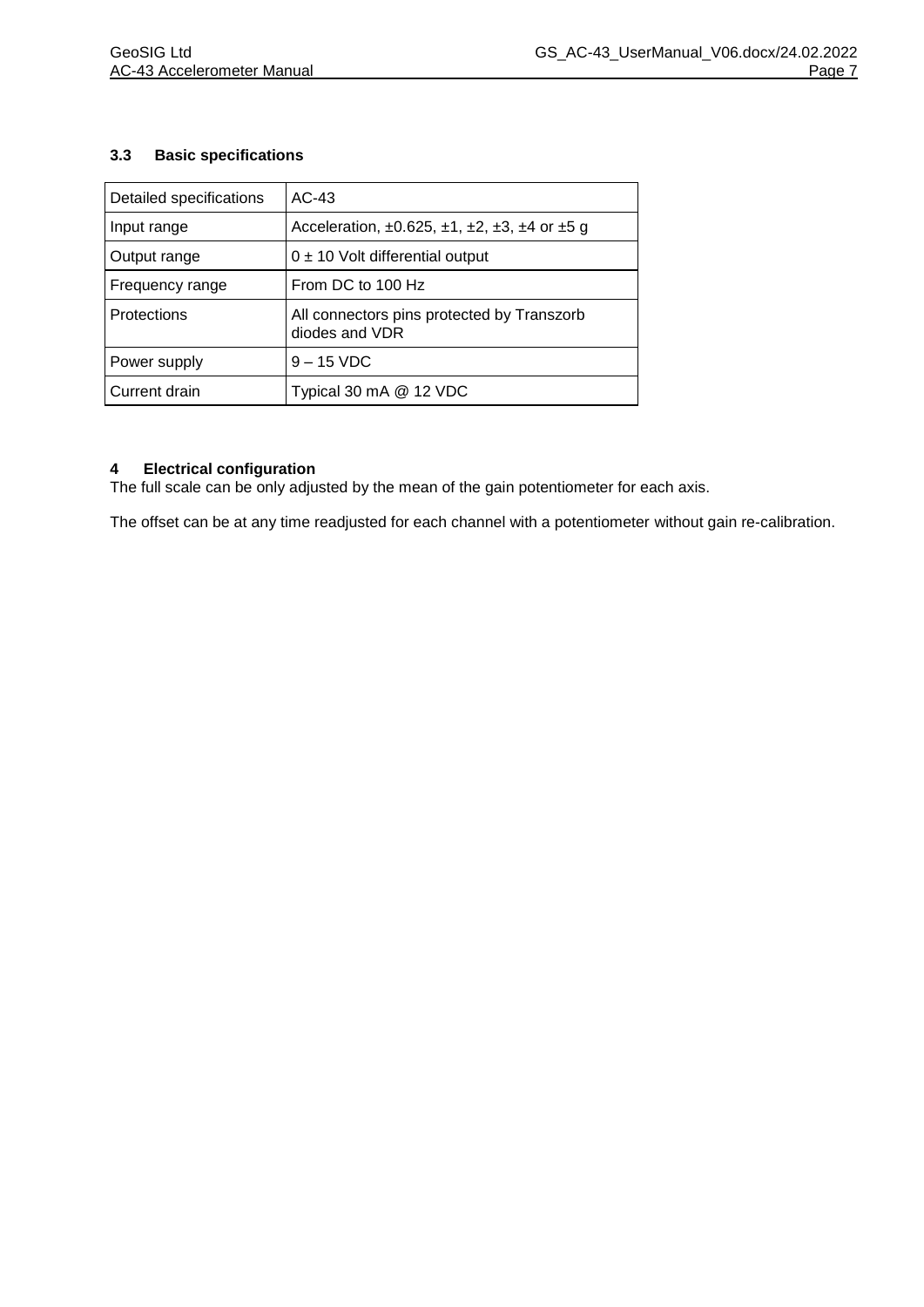#### **5 Mounting (downhole sensor)**

The sensor must be installed in a 3-inch inclinometer tube. At least a 100 mm borehole must be drilled. Depending on the soil condition, it could be required to drill a higher dimension hole and to implement a 120 mm PVC casing to insure a free path when the inclinometer tube is inserted in the borehole.

## **5.1 Borehole preparation**

12 cm **Surface level**PVC tubing Depth of drilled borehole Depth of drilled borehole Minimum free diameter inside casing: 120 mm. Casing sealing Cap

Do not allow concrete mix from casing sealing to enter the casing.



Note: Do not scale the drawing.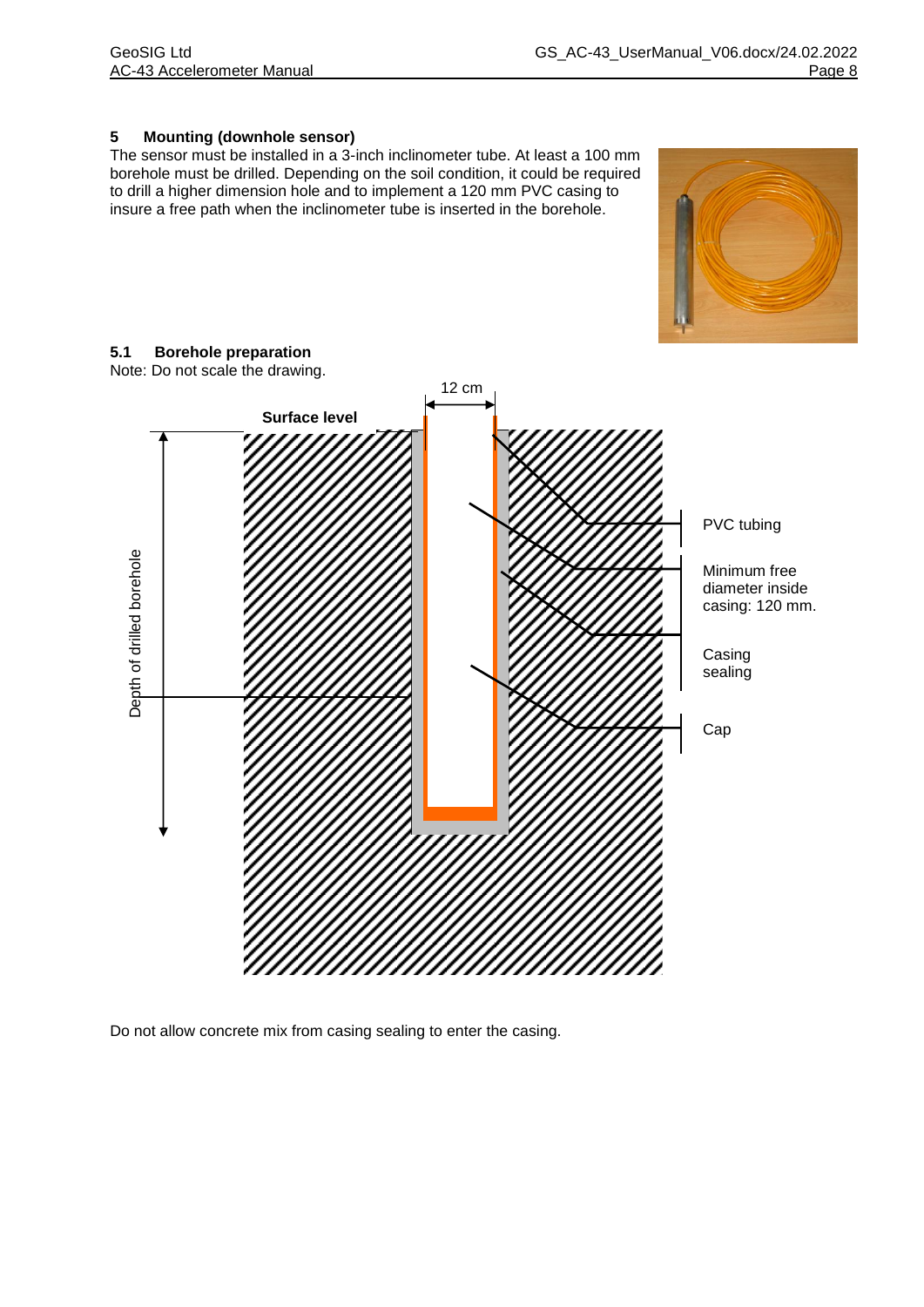#### **5.2 Inclinometer tube installation**

Note: Do not scale the drawing. The number of section is only an example.

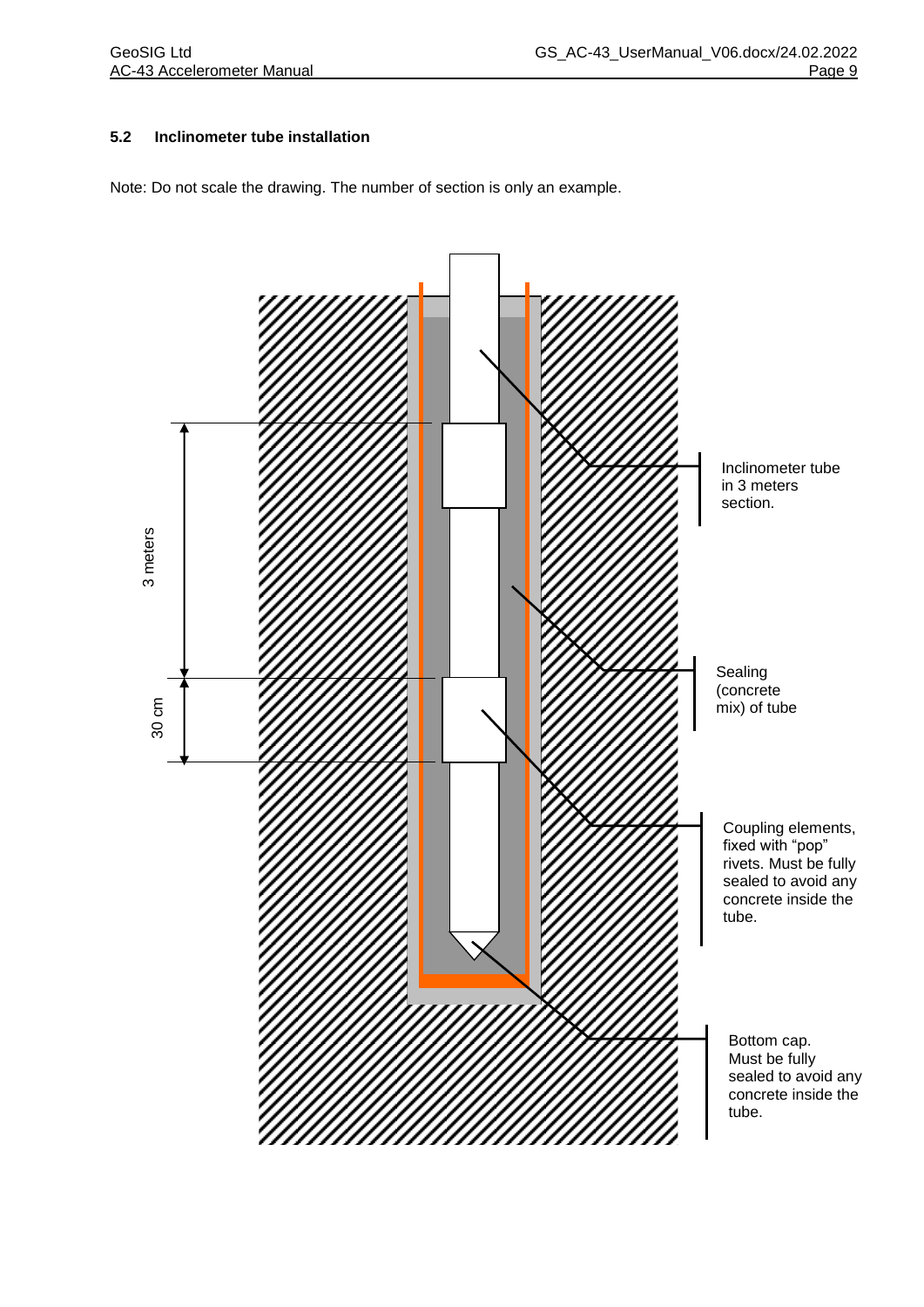### **5.3 Sensor installation**



Note: Do not scale the drawing. The number of sections is only an example.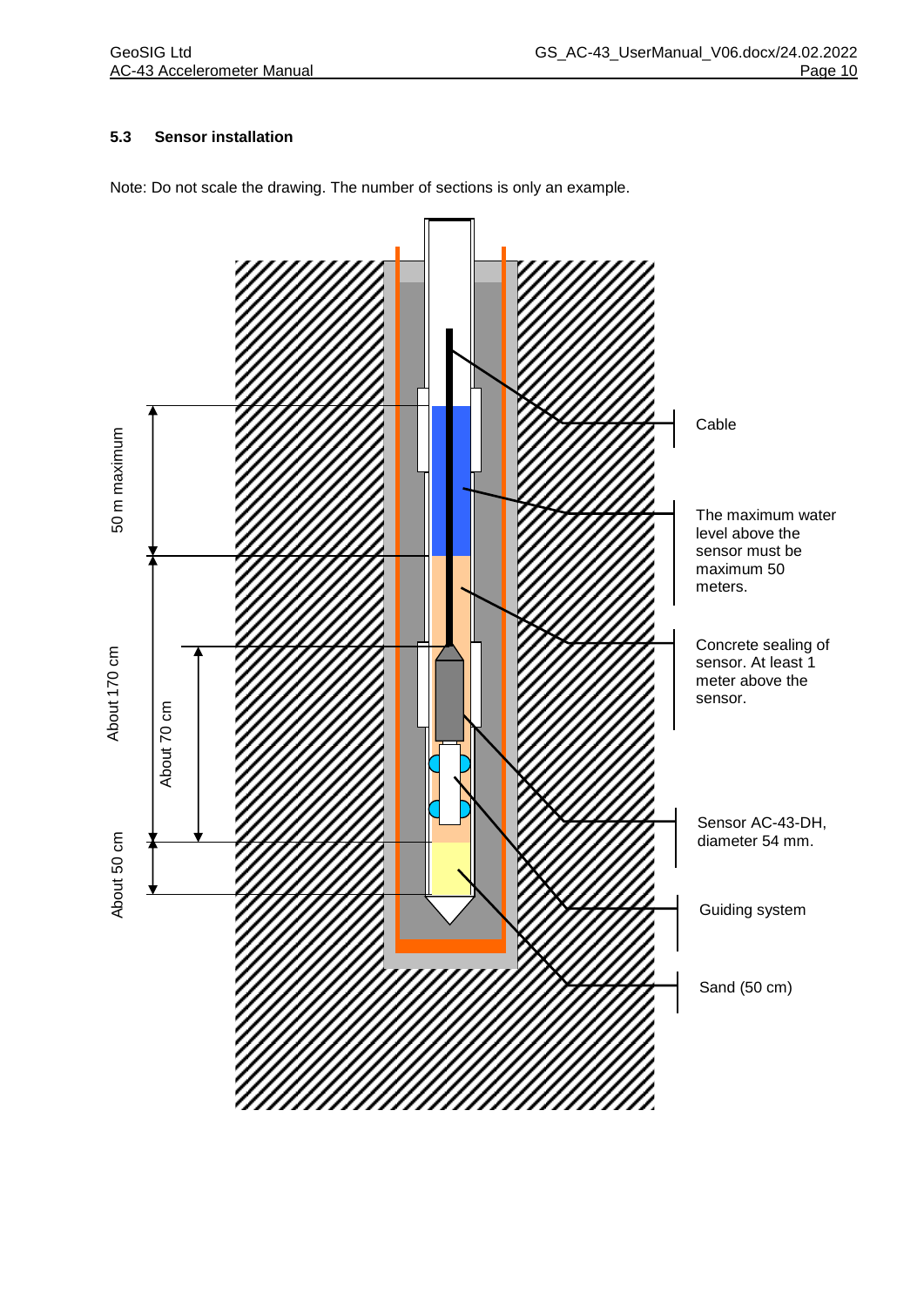#### **5.4 Inclinometer casing assembly**

The borehole must have a casing or the soil must insure that a free path for the inclinometer tube is warranted. It is recommended to insert the inclinometer tube as soon the borehole is ready.

The free path for the inclinometer tube should be 10 to 15 cm, 12 cm typically.

It could be required to insert some water in the casing to sustain the water pressure at the bottom of the borehole.

The inclinometer tube should be mounted with a maximum deviation of  $\pm 1^{\circ}$  / 3 meters and with a maximum deviation from vertical at sensor location of  $\pm 3^{\circ}$ . The functional limit for the sensor is  $\pm 9^{\circ}$ .

The water level in the inclinometer tube should be maximum 50 meters, including fast elevation due to heavy rain.

It is recommended to use the optional assembly kit that GeoSIG can provide (optional) with the inclinometer tube. It will insure a perfect sealing of the tube elements and would avoid concrete mix to enter the tube.

The dimensions of the inclinometer tube are:



|   | <b>INCLINOMETRIC CASING (3 m section)</b> |                  |   | <b>COUPLING ELEMENT</b> |                  |
|---|-------------------------------------------|------------------|---|-------------------------|------------------|
| A | Inner diameter                            | 76.1 mm          | A | Inner diameter          | $81.0$ mm        |
| В | Groove outer diameter                     | 86.4 mm          | В | Outer diameter          | $92.0$ mm        |
| С | Thickness                                 | $2.2 \pm 0.1$ mm | C | <b>Thickness</b>        | $2.2 \text{ mm}$ |
| D | Groove inner diameter                     | 82.0 mm          | D | Groove inner diameter   | 87.6 mm          |
|   |                                           |                  |   |                         |                  |
|   | Length                                    | 3 meters         |   | Length                  | 300 mm           |
|   | Weight                                    | 1.4 Kg/m         |   | Weight                  | $0.5$ kg         |
|   | Borehole diameter                         | $>120$ mm        |   |                         |                  |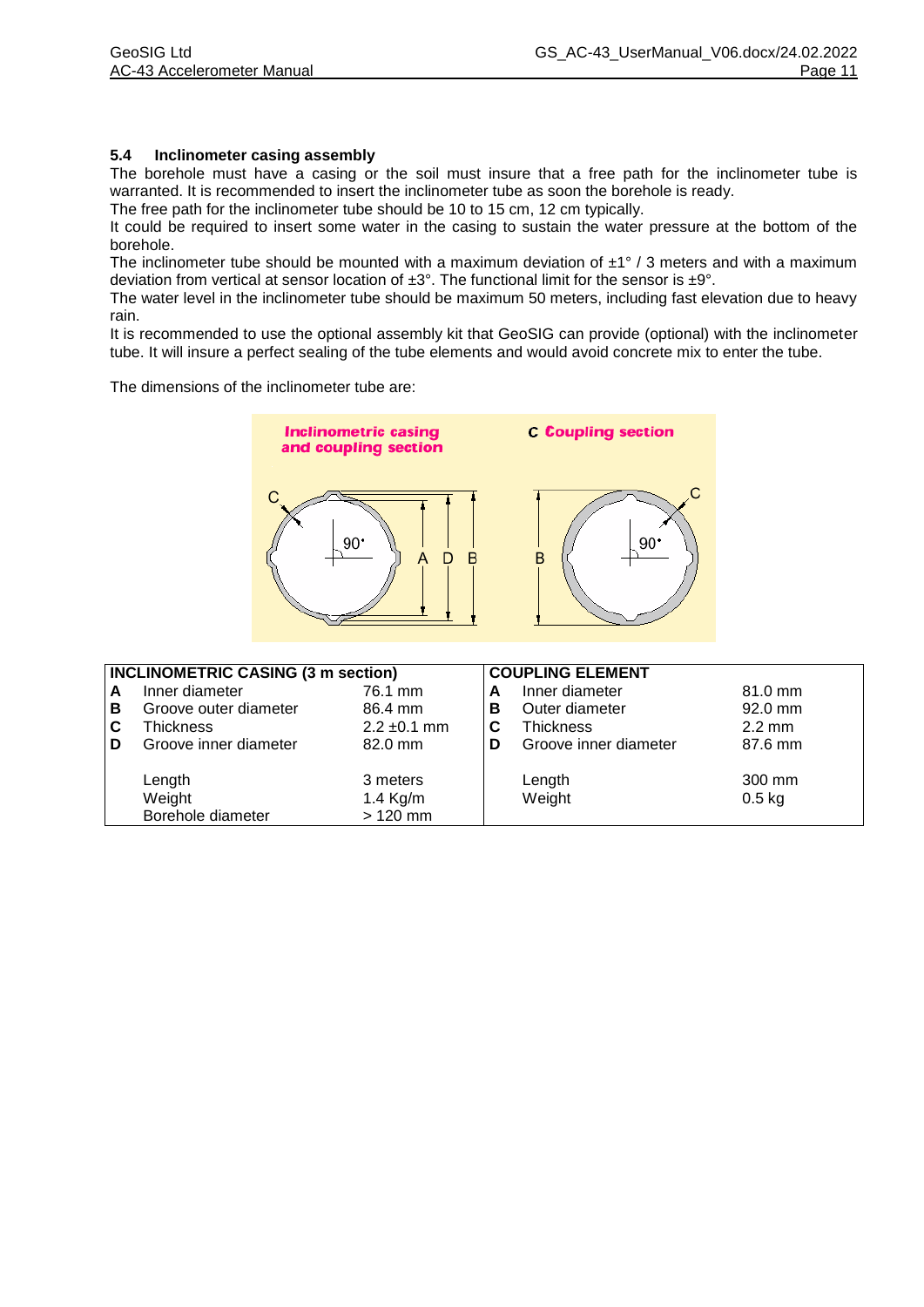The following elements will be inserted in the borehole.

| Figure 5 | Torpedo (the sensor and its cable) |
|----------|------------------------------------|
| Figure 6 | Guiding system                     |
| Figure 7 | Inclinometer tube                  |